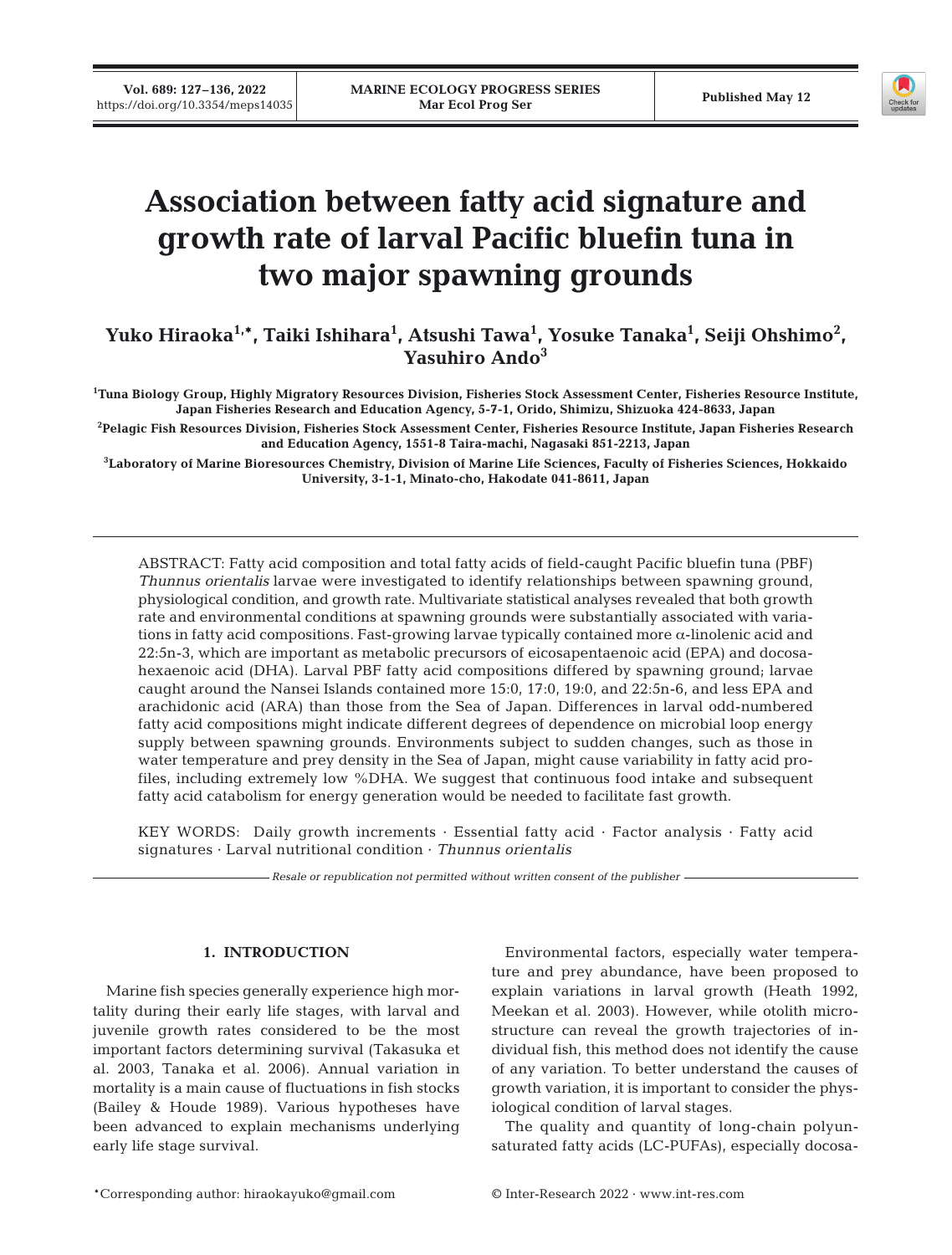hexaenoic acid (DHA: 22:6n-3), are vital to development and survival of newly hatched wild and farmed larvae (Sargent et al. 1999, Izquierdo & Koven 2011). The importance of LC-PUFAs to larval development is based on their importance in cell membrane structure and function (Izquierdo & Koven 2011). Tuna have relatively high levels of body DHA (Tocher 2003, Mourente & Tocher 2009) and require diets high in it for farming (Seoka et al. 2007, 2008, Mourente & Tocher 2009). In this context, an evaluation of the fatty acid composition of field-caught larvae might provide an indication of their physiological condition, affecting their survival before recruitment (Bell & Sargent 1996).

Pacific bluefin tuna (PBF) *Thunnus orientalis* occur widely throughout the Pacific Ocean, are exploited by many countries, and represent one of the most valuable and iconic of global fisheries (ISC 2020). Although 2 major spawning grounds and seasons for this species are recognised (Ashida et al. 2015, Okochi et al. 2016, Ohshimo et al. 2017), other spawning areas exist (Ohshimo et al. 2018b, Tanaka et al. 2020). The main spawning ground is located northeast of the Philippines and extends to the Nansei Islands in the northwestern Pacific Ocean, where spawning occurs from April to June (Yabe et al. 1966, Ashida et al. 2015, Shimose et al. 2016, Tawa et al. 2020). The second major spawning area is in the Sea of Japan from June to August (Okochi et al. 2016, Ohshimo et al. 2018a).

The growth rate of PBF during the first 2 wk post hatching is critical to their survival to recruitment (Tanaka et al. 2006, Watai et al. 2017, 2018). Growth trajectory analysis using otolith microstructure im plies that different survival processes occur in different spawning grounds (Watai et al. 2018, Ishihara et al. 2019). Larval growth rate in the Sea of Japan is more variable than around the Nansei Islands (Watai et al. 2018). Larval growth to the flexion stage is adversely affected by lower Sea of Japan temperatures, which are believed to more greatly impact their survival than around the Nansei Islands. Survival past the flexion stage is a major ontogenetic milestone in the Sea of Japan (Ishihara et al. 2019). PBF larval and egg fatty acid contents in the 2 spawning grounds also differ, with those in the Sea of Japan having proportionally more eicosapentaenoic (EPA: 20:5n-3) and arachidonic (ARA: 20:4n-6) acids than those around the Nansei Islands (Matsumoto et al. 2018, Hiraoka et al. 2019).

Nutritional condition evaluated by fatty acid content significantly influences wild larval growth and survival (Hiraoka et al. 2014, Paulsen et al. 2014a,b). The highest growth rates, and %DHA and %EPA, of wild larval herring *Clupea harengus* coincide with high food quality (Paulsen et al. 2014b). Larval %DHA also correlates with instantaneous growth rate as estimated by the RNA:DNA ratio (Paulsen et al. 2014a,b).

Eggs and larval fatty acid compositions generally vary as a result of maternal provisioning and larval feeding (Fuiman & Perez 2015), with both differing in PBF spawning grounds (Hiraoka et al. 2019, Kodama et al. 2020). Here, we identified differences in fatty acid composition and growth rates of larvae from around the Nansei Islands and Sea of Japan spawning grounds. We then examined relationships be tween %DHA and total fatty acids to ascertain if fatty acid profiles can be associated with growth rates.

## **2. MATERIALS AND METHODS**

## **2.1. Field observations**

PBF larvae were collected from around the Nansei Islands (25° 30′ – 27° 40′ N, 125° 25′ – 128° 00′ E) and Sea of Japan (36° 04'−37° 40' N, 133° 27'− 135° 25' E) aboard RV 'Shunyo-maru' (Japan Fisheries Research and Education Agency): collection dates were 19−28 June 2016 and 22−25 June 2018 (Nansei Islands), and 28 July−4 August 2016 and 26 July 2018 (Sea of Japan) (Table 1). Fish larvae were collected by ring net (2 m diameter, 0.34 mm mesh) horizontally towed on the surface, or a Tucker trawl net (1 m square, 0.5 mm mesh) towed horizontally within 30, 20, and 10 m vertical depth bins. Larvae were quickly sorted from the plankton catch, then stored individually in plastic containers at −25°C.

Temperature and chlorophyll *a* (chl *a*) fluorescence at 10 m depth were measured at all sites using a conductivity, temperature, and depth sensor (SBE9plus, Seabird Electronics) with a fluorometer (Seapoint Sensors). Sea surface temperature (SST) was measured using a calibrated mercury thermometer.

## **2.2. Larval treatment**

Larvae were individually photographed using a digital camera mounted on a dissecting microscope in the laboratory. Body length (notochord length in pre-flexion and flexion larvae, and standard length for post-flexion larvae) was measured from images using ImageJ software (https://imagej.nih.gov/ij/). With a dissecting needle, each larva was divided into head and body (including trunk and tail) sections,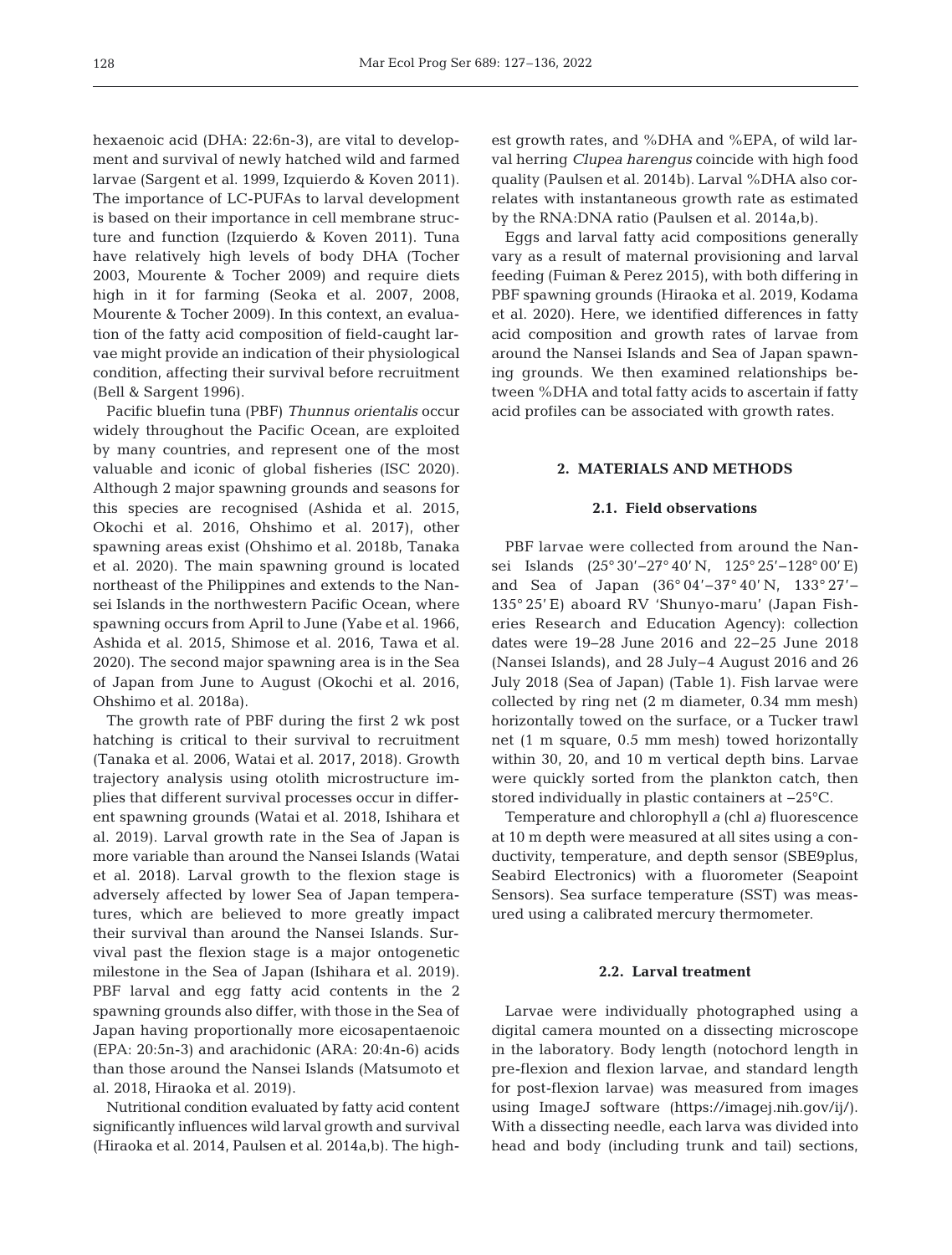| Sampling date | Area         | Latitude (N)     | Longitude (E)     | Larvae $(n)$ | $SST$ ( $^{\circ}C$ ) | Chl <i>a</i> ( $\mu$ g l <sup>-1</sup> ) |
|---------------|--------------|------------------|-------------------|--------------|-----------------------|------------------------------------------|
| 2016-06-19    | Nansei       | $25^{\circ}33'$  | $126^{\circ}05'$  | 20           | 28.9                  | 0.027                                    |
| 2016-06-26    | Nansei       | $27^{\circ}56'$  | 127°57'           | 5            | 29.2                  | 0.069                                    |
| 2016-06-27    | Nansei       | $27^{\circ}32'$  | 127°18'           | 4            | 29.1                  | 0.110                                    |
| 2016-06-28    | Nansei       | $27^{\circ} 14'$ | 127°57'           | 8            | 28.2                  | 0.074                                    |
| 2018-06-22    | Nansei       | $25^{\circ}47'$  | 127°11'           | 12           | 28.0                  | 0.068                                    |
| 2018-06-25    | Nansei       | $25^{\circ} 25'$ | $126^{\circ}20'$  |              | 28.5                  | 0.067                                    |
| 2016-07-28    | Sea of Japan | $37^{\circ} 18'$ | $135^{\circ} 18'$ | 12           | 25.5                  | 0.107                                    |
| 2016-07-31    | Sea of Japan | $37^{\circ}00'$  | $134^{\circ}32'$  | 12           | 27.8                  | 0.070                                    |
| 2016-08-02    | Sea of Japan | $35^{\circ} 55'$ | $133^{\circ}57'$  |              | 27.9                  | 0.109                                    |
| 2016-08-04    | Sea of Japan | $37^{\circ}00'$  | $133^{\circ}57'$  |              | 27.0                  | 0.062                                    |
| 2018-07-26    | Sea of Japan | $37^{\circ} 16'$ | $135^{\circ}00'$  | 3            | 26.7                  | 0.203                                    |
| 2018-07-26    | Sea of Japan | $36^{\circ}00'$  | $135^{\circ}00'$  | 5            | 28.2                  | 0.160                                    |

Table 1. Details of field sampling and environmental indices. SST: sea surface temperature. Dates are given as yr-mo-d

and its digestive tract was removed and discarded (Hiraoka et al. 2014, Matsumoto et al. 2018).

Sagittal otoliths were extracted from the head and digitally photographed (YCU-300F, Yashima Optical). Otolith increments were counted, and increment width and otolith radius were measured from the digital image. Daily age is the number of increments plus 3 (Itoh et al. 2000); back-calculated body length was estimated using the biological intercept method (Campana 1990), all following procedures used by Ishihara et al. (2019). To exclude the effects of increment widths varying with age (Pepin et al. 2001), standardised growth rates were estimated as follows:  $z_{ij} = 1/(x_{ij} - x_j)S_j$ , where  $x_{ij}$  is the growth rate (mm d−1) of individual *i* at age *j* (d), and *xj* and *Sj* are the mean and SD, respectively, of growth rates at age *j* (Baumann et al. 2008). For the growth index, 3 d averaged standardised growth rates before the catch day were calculated for individuals, which were classified as 'high' or 'low' using median values as a threshold. Because the first otolith increment forms 4 d post-hatching (dph) in culture (Itoh et al. 2000), larvae younger than  $7$  dph  $(n = 10)$  were excluded from analyses in estimates of 3 d average growth rates.

#### **2.3. Fatty acid analysis**

A simplified direct saponification/methylation method (Matsumoto et al. 2018) was used for fatty acid analysis. Bodies were individually transferred to pre-weighed screw-capped glass vials (1.5 ml), de hydrated in 99.5% ethanol (50 μl), and dried by blowing a stream of nitrogen through the vial. The body was further dried *in vacuo* in the same vial until constant weight was reached.

The dried body was directly saponified in a mixture of methyl tricosanoate in toluene (2 mg ml<sup>-1</sup>, 1 µl) and 1 M KOH in 95% ethanol (50 μl) overnight in the dark at 23°C. The reaction was stopped by adding 2 M HCl (50 μl); solvents and excess HCl were evaporated off by passing a stream of nitrogen through the vial. Fatty acids released into the vial were methylated in a mixture of toluene (80 μl), methanol (20 μl), and a  $10\%$  solution of trimethylsilyldiazomethane in hexane (50 μl) at 23°C for 15 min. The reaction was stopped by adding acetic acid (5 μl), and all solvents were again removed by passing a stream of nitrogen through the vial. Fatty acid methyl esters were purified by column chromatography using silica gel 60 (Merck), and hexane/diethyl ether  $(90:10, v/v)$  for elution.

Gas chromatography was performed using a GC-4000 gas chromatograph (GL Sciences) equipped with a flame-ionization detector and capillary column of FAMEWAX (30 m × 0.32 mm i.d., 0.25 μm film thickness; Restek). Column temperature was programmed from 90 $^{\circ}$ C (0 min) to 170 $^{\circ}$ C at 20 $^{\circ}$ C min<sup>-1</sup>, then to 240 $^{\circ}$ C at 4 $^{\circ}$ C min<sup>-1</sup>, and finally maintained at 240°C for 25 min. Injector and detector temperatures were maintained at 240°C. The carrier gas was helium at a linear velocity of 33.5 cm s<sup>-1</sup> at 170°C (85 kPa); methyl esters dissolved in hexane were injected using the splitless injection mode, and held for 1 min. Peak areas were measured in a Shimadzu C-R3A integrator. Blank analyses with no larvae were performed for all analytical processes.

#### **2.4. Statistical analysis**

Generalized linear mixed models were applied to evaluate which factors (year, area, dph) influenced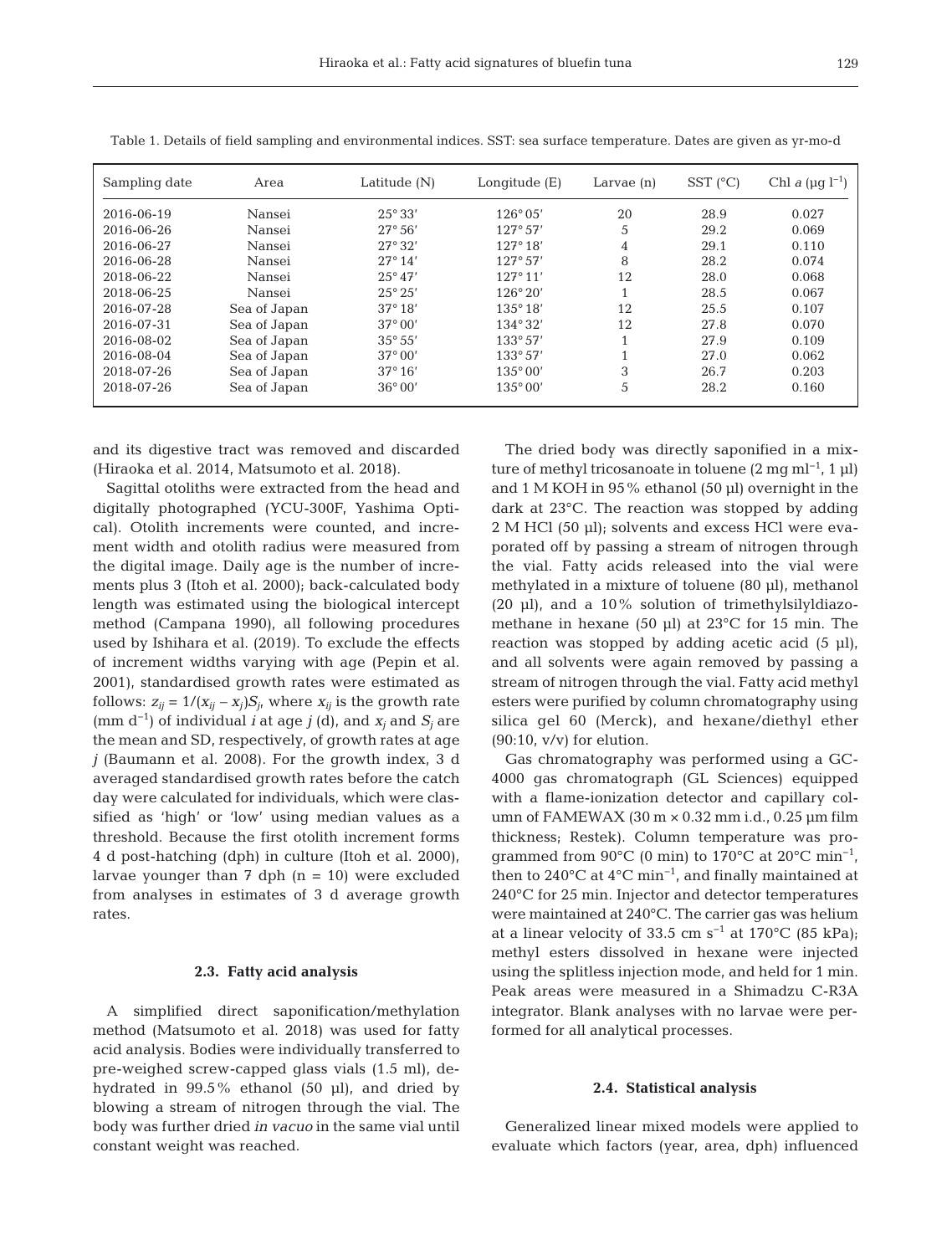variation in %DHA and total fatty acid content (μg mg−1). Gaussian error distribution with identity link was assumed. Because larvae were caught in relatively few tows (Table 1), 'tow' was treated as a random effect in the models, using the 'lme4' package (Bates et al. 2015) in R (R Core Team 2019). Spearman's rank correlation was used to consider relationships between 2 factors. Differences in fatty acid fractions (e.g. %DHA) were compared between growth indices (high or low) and sampling area (Nansei Islands or Sea of Japan) using Wilcoxon rank sum tests.

Multivariate statistical analysis included profiles for 21 fatty acids which contributed at least 0.1% to the total fatty acid composition on arcsine squareroot transformed values. A principal component factor analysis was undertaken to identify which fatty acid(s) contributed to area or growth differences. To test factorial adequacy of a correlation matrix, the Kaiser-Meyer-Olkin (KMO) index was calculated. The number of factors to be extracted was based on their eigenvalue (>1). The maximum likelihood method was used to estimate parameters. Factor readability was improved through a varimax rotation; factor loading scores were generated for each larva. Analysis was performed using the 'psych' package (Revelle 2021) in R (R Core Team 2019).

Other multivariate statistical analyses were performed using PRIMER-7 software (Clarke & Gorley 2015). A Bray-Curtis similarity matrix and permutational multivariate ANOVA (PERMANOVA) were used to investigate how fatty acid profiles varied be tween growth indices.

#### **3. RESULTS**

# **3.1. Daily variations in %DHA, total fatty acids, and growth rate**

In total, 84 PBF larvae were analysed for fatty acid composition and daily growth rate. Of these, total fatty acids ( $\mu$ g mg<sup>-1</sup>) were not evaluated for 2 larvae because of difficulties in measuring body dry weights. The size range of Sea of Japan larvae (body length  $3.4-6.6$  mm, n = 34) was smaller than that of larvae from around the Nansei Islands (body length 4.2− 7.0 mm, n = 50). Age estimates were 8−11 dph for larvae from the Nansei Islands, and 5−11 dph for those from the Sea of Japan.

Larval %DHA did not differ in any factor (area, dph, year:  $p > 0.050$ . Variation in %DHA among daily ages for Sea of Japan larvae was relatively greater than for those from around the Nansei Is lands (coefficient of variation; Sea of Japan: 2.4− 27.7%, Nansei Islands: 3.4−7.8%; Fig. 1A), although median value ranges did not vary greatly between the Sea of Japan (23.3−27.0%) and the Nansei Is lands (25.7−28.8%).

Total fatty acid contents were 0.72−13.8 μg mg−1 for the Nansei Islands, and 1.1−10.7 µg mg<sup>-1</sup> for the Sea of Japan (Fig. 1B). No significant difference was observed in any factor (area, dph, year: p > 0.050).

Estimated daily growth rate varied highly, but standardised growth remained around zero because mean values were adjusted to zero (Fig. 2). Median values of standardised growth applied as thresholds to the growth index were 0.13 from the Nansei Islands and 0.19 in the Sea of Japan.

# **3.2. Relationships between fatty acid compositions, area, and growth index**

The KMO measure of sampling adequacy suggests that the sample was factorable  $(KMO = 0.68)$ . Six factors were extracted based on eigenvalues. Individual factor loading scores were plotted with factors 1 and 2 as axes in Fig. 3A. Factors 1 and 2 explained 21.6



Fig. 1. (A) Percent docosahexaenoic acid (DHA) and (B) total fatty acids by larval age (dph: days post hatch) of *Thunnus orientalis* around the Nansei Islands (blue) and Sea of Japan (red). Boxes delimit the first and third quantiles, the thick horizontal line is the median, and whiskers represent 1.5× the interquartile range above and below the first and third quartiles. Outliers are plotted individually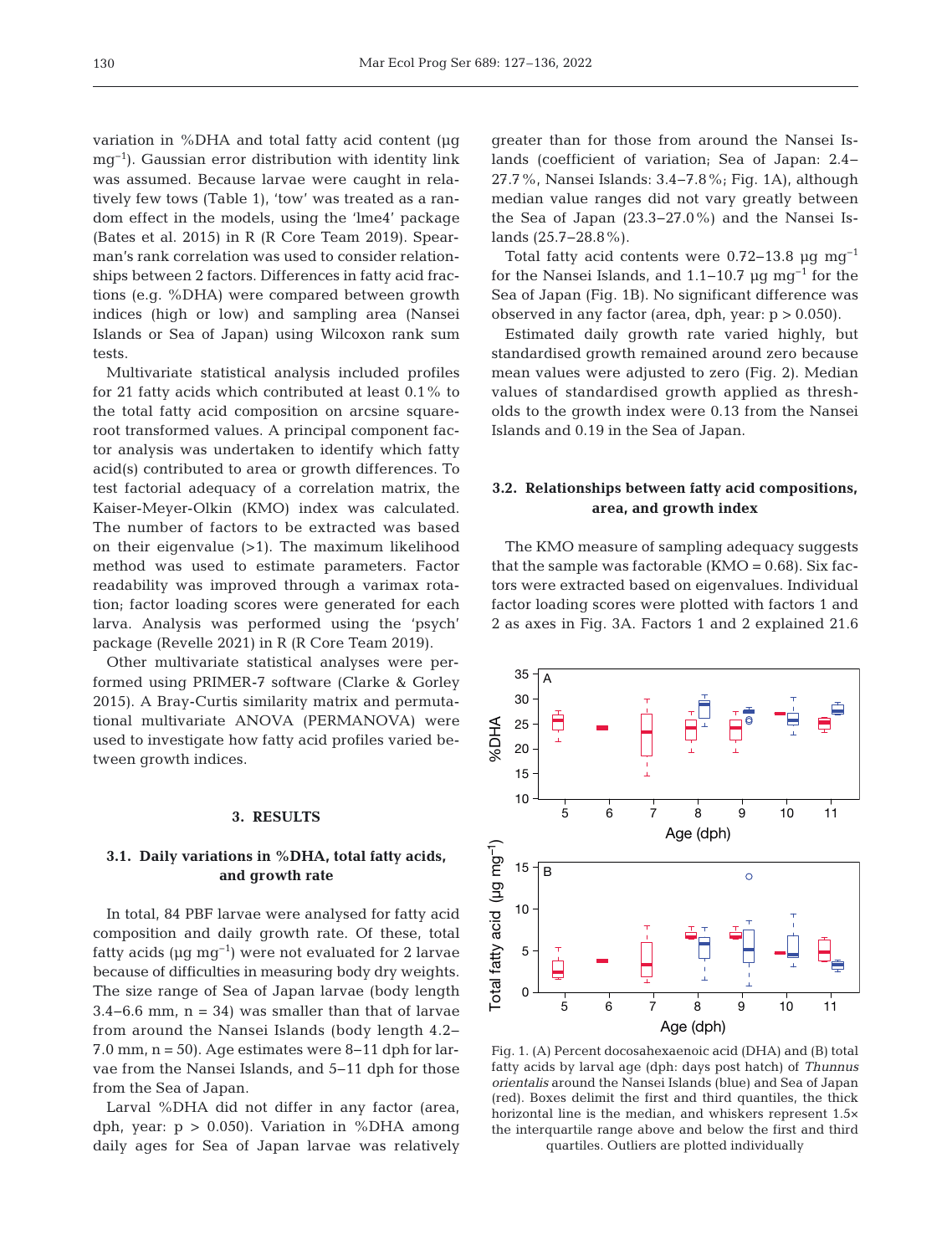

Fig. 2. (A,B) Daily growth rate and (C,D) standardised growth rate of *Thunnus orientalis* larvae by age (days post hatch, dph) around the Nansei Islands (A,C) and the Sea of Japan (B,D). Box plot parameters as in Fig. 1

and 20.2% of the total variance, respectively. Loading scores for factor 1 (comprising mainly 14:0, 7−Me−16:1 and 18:1n-13, and inverse loadings of 18:1n-7, 18:3n-3 [α-linolenic acid] and 22:5n-3) differed significantly between growth indices  $(p < 0.01)$ . Additionally, a significant correlation was found between factor 1 loading scores and the standardised growth for larvae caught  $(p < 0.01$ : Fig. 3B). Within n-3 PUFAs, loading scores of 22:5n-3 were relatively high (−0.61).

Loading scores for factor 2 (comprising mainly positive loadings from the proportions of 15:0, 17:0, 19:0, and 22:5n-6, and inverse loadings of EPA and iso-18:0; Table 2) clearly separated by sampling area. There were no clear relationships between area or growth index and the third or subsequent factors.

Fatty acid compositions differed significantly between high and low growth indices in both areas (PERM-ANOVA: Nansei Islands, p < 0.001; Sea of Japan,  $p = 0.045$ ; Table 3).

# **3.3. Area-specific differences in fatty acid signatures and environmental factors**

A significant correlation between %DHA and growth rate occurred only around the Nansei Islands  $(p = 0.001)$ 

vs. Sea of Japan,  $p = 0.30$ ; Fig. 4A). Extremely low %DHA (<20%) of larvae was found in the Sea of Japan (Fig. 4A). For total fatty acids, no significant relationship was observed in either area (Fig. 4B). Larvae with low growth rates showed larger variations of total fatty acid than those with high growth



Fig. 3. Relationships (A) between loading scores for factors 1 and 2, and (B) loading scores for factor 1 and standardised growth rate. SOJ: Sea of Japan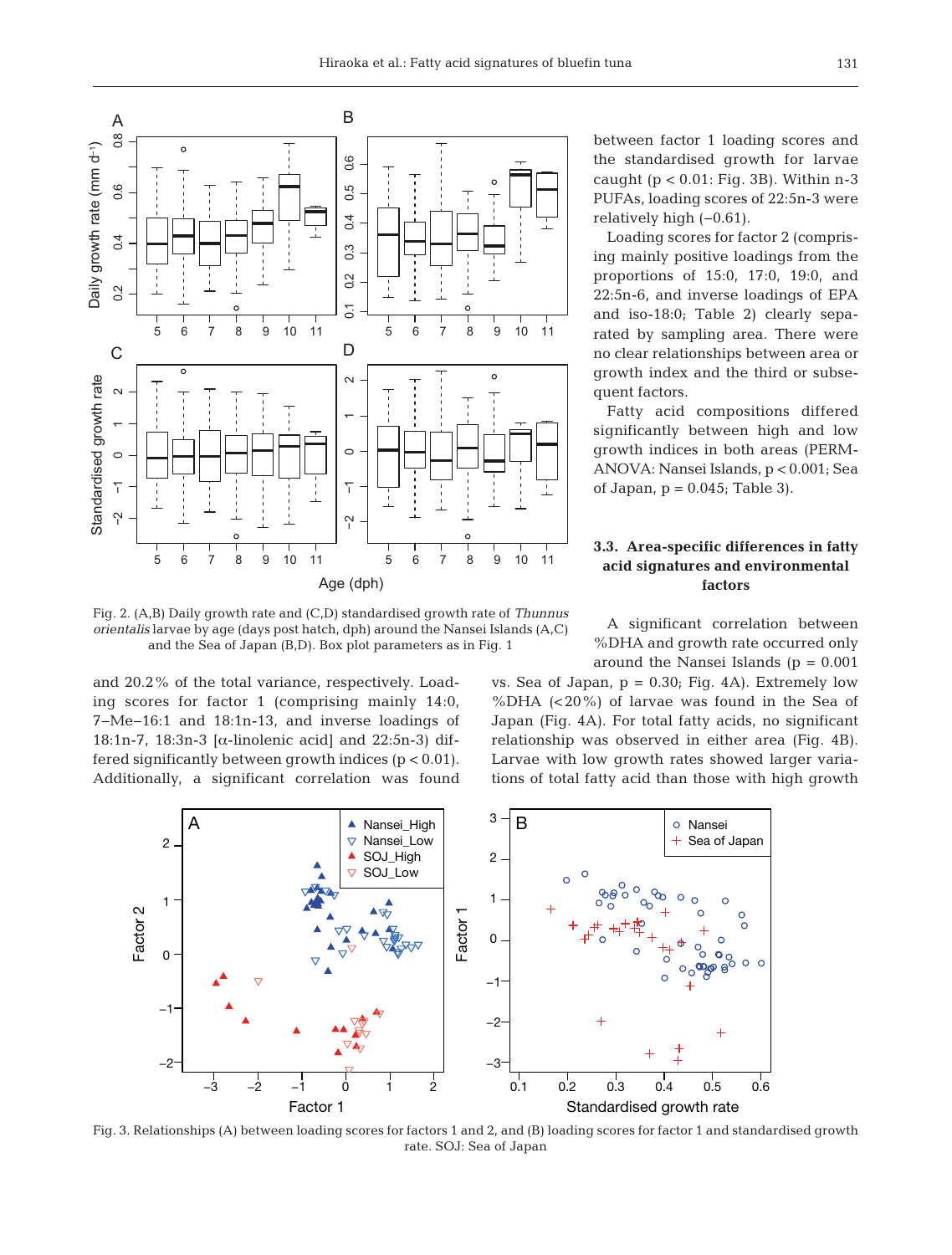| Fatty acid               | Factor1  | Factor <sub>2</sub> | Factor3  | Factor4  | Factor <sub>5</sub> | Factor <sub>6</sub> |
|--------------------------|----------|---------------------|----------|----------|---------------------|---------------------|
| 14:0                     | 0.673    | $-0.004$            | 0.236    | 0.347    | $-0.466$            | $-0.362$            |
| 15:0                     | 0.195    | 0.584               | 0.125    | 0.159    | $-0.626$            | $-0.401$            |
| 16:0                     | 0.488    | $-0.147$            | 0.751    | $-0.223$ | $-0.185$            | $-0.069$            |
| $7-Me-16:1$              | 0.843    | 0.348               | 0.139    | 0.085    | $-0.051$            | $-0.013$            |
| 17:0                     | $-0.140$ | 0.931               | $-0.001$ | $-0.116$ | $-0.012$            | 0.059               |
| $iso-18:0$               | 0.179    | $-0.610$            | 0.165    | $-0.064$ | 0.086               | $-0.072$            |
| 18:0                     | $-0.225$ | 0.101               | 0.561    | $-0.408$ | 0.364               | 0.481               |
| $18:1n-13$               | 0.656    | 0.019               | $-0.016$ | 0.116    | $-0.025$            | 0.116               |
| $18:1n-9$                | 0.163    | $-0.626$            | 0.392    | $-0.227$ | 0.326               | 0.388               |
| $18:1n-7$                | $-0.811$ | 0.282               | 0.131    | 0.337    | $-0.270$            | 0.212               |
| $18:2n-6$                | $-0.448$ | $-0.452$            | 0.288    | 0.180    | 0.608               | $-0.089$            |
| 19:0                     | 0.463    | 0.634               | $-0.193$ | $-0.195$ | 0.259               | 0.224               |
| $18:3n-3$                | $-0.822$ | 0.012               | 0.160    | 0.514    | 0.027               | $-0.145$            |
| $18:4n-3$                | 0.052    | $-0.181$            | 0.015    | 0.851    | $-0.118$            | $-0.185$            |
| 20:0                     | 0.170    | 0.051               | 0.057    | $-0.142$ | 0.173               | 0.805               |
| $20:4n-6$                | $-0.402$ | $-0.479$            | $-0.297$ | $-0.047$ | $-0.007$            | $-0.004$            |
| $20:5n-3$                | $-0.370$ | $-0.777$            | $-0.354$ | 0.187    | $-0.001$            | $-0.060$            |
| $22:5n-6$                | 0.252    | 0.732               | $-0.274$ | $-0.342$ | 0.226               | $-0.101$            |
| $22:5n-3$                | $-0.611$ | $-0.038$            | $-0.381$ | $-0.090$ | 0.043               | $-0.265$            |
| $22:6n-3$                | 0.082    | 0.097               | $-0.910$ | $-0.238$ | 0.094               | $-0.047$            |
| $24:1n-9$                | 0.104    | 0.142               | $-0.124$ | $-0.107$ | 0.433               | 0.152               |
| Sums of squared loadings | 4.530    | 4.246               | 2.595    | 1.874    | 1.697               | 1.616               |
| $%$ of variance          | 21.6     | 20.2                | 12.4     | 8.9      | 8.1                 | 7.7                 |
| Cumulative %             | 21.6     | 41.8                | 54.1     | 63.1     | 71.2                | 78.8                |

Table 2. Fatty acids and factor loadings for varimax orthogonal 6-factor solution

Table 3. One-way PERMANOVA results for *Thunnus orientalis* growth index and spawning ground based on a Bray-Curtis transformed matrix of fatty acid composition. Pseudo-*F*: *F*-value by permutation, Perms: number of permutations;

chl *a* range in the Sea of Japan was also higher and more variable in the Sea of Japan (0.062–0.203  $\mu$ q l<sup>-1</sup>) than around the Nansei Islands (0.027–0.110 μg  $l^{-1}$ ).

#### **4. DISCUSSION**

Multivariate analyses revealed evidence indicating an association between larval fatty acid composition and growth rate (Fig. 3, Tables 2 & 3). A significant correlation between standardised growth rate and loading scores for factor 1 suggests that growth speed is related to larval fatty acid composition. The main roles of fatty acids in fish are (1) as sources of metabolic energy, (2) as structural phospholipid components of cell membranes, and (3) as precursors of bioactive molecules (Sargent et al. 1999, Tocher 2003, Izquierdo & Koven 2011). Although the proportions of fatty acids strongly influencing factor 1 (14:0, 7−Me−16:1, 18:1n-13, 18:1n-7, α-linolenic acid, and 22:5n-3) were not high in larvae (mean value  $\langle 3\% \rangle$ ; Table A1 in the Appendix), both  $\alpha$ -linolenic acid and 22:5n-3 are important as metabolic precursors of EPA and DHA (Dalsgaard et al. 2003, Tocher 2003). Considering that Atlantic bluefin tuna *Thunnus thynnus* larvae are capable of biosynthesis of LC-PUFAs

p-values are based on >9000 permutations

| Factor                                             | df                         | SS                              |       | $MS$ Pseudo- $F$ p<br>Perms |
|----------------------------------------------------|----------------------------|---------------------------------|-------|-----------------------------|
| Nansei<br>Growth index<br>Residuals<br>Total       | $\overline{1}$<br>48<br>49 | 30.92<br>215.02 4.48<br>245.94  | 30.92 | $< 0.001$ 9948<br>6.90      |
| Sea of Japan<br>Growth index<br>Residuals<br>Total | $\overline{1}$<br>22<br>23 | 44.36<br>405.47 18.43<br>449.83 | 44.36 | 0.045<br>2.41<br>9927       |

rates in both areas (Fig. 4B). Opposite trends were observed between the 2 areas for relationships be tween SST and %DHA: a positive correlation was apparent in the Sea of Japan  $(p = 0.005)$  and a negative correlation around the Nansei Islands (p < 0.001; Fig. 4C). SST was lower and its range higher in the Sea of Japan (25.5−28.2°C) than around the Nansei Islands (28.0−29.2°C) (Table 1, Fig. 4C). Furthermore, %DHA was positively correlated with chl *a* only around the Nansei Islands ( $p = 0.007$ ; Fig. 4D). The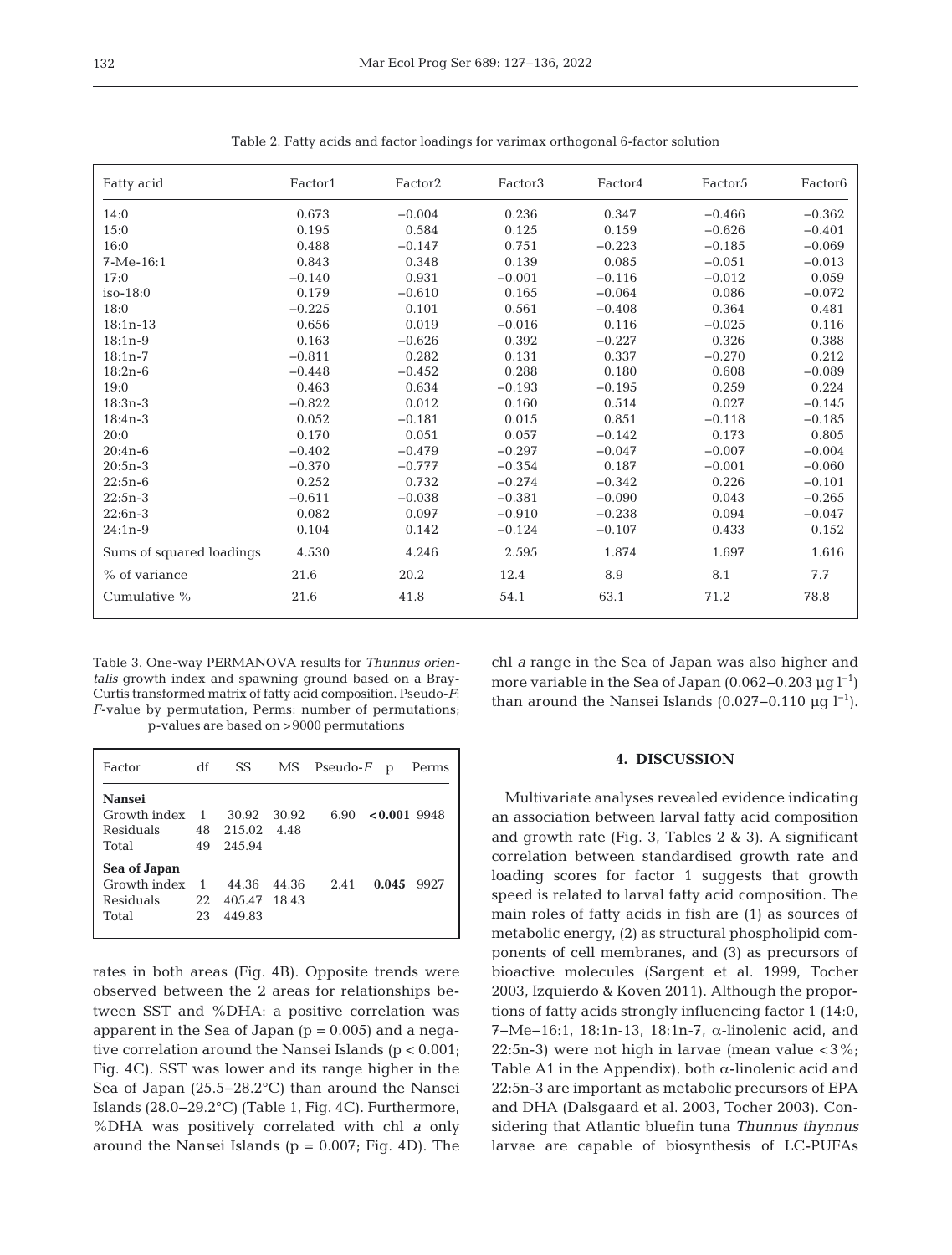

Fig. 4. Relationships between (A) % docosahexaenoic acid (DHA) and standardised growth rate of larval *Thunnus orientalis*, (B) total fatty acids and standardised growth rate, (C) %DHA and sea surface temperature (SST), and (D) %DHA and chlorophyll *a* fluorescence (chl *a*) around the Nansei Islands (blue circles) and Sea of Japan (red crosses)

(Morais et al. 2011), PBF larvae have potential for biosynthesis of EPA and DHA. Fast-growing larvae typically contain more α-linolenic acid and 22:5n-3, but it is difficult to demonstrate an explicit relationship between these fatty acids and growth rate. Growth is a complex process influenced by various environmental factors which may change over time scales of days to weeks. Further studies, including rearing experiments, are needed to better understand relationships between larval growth and larval fatty acid contents.

The environmental conditions at spawning grounds have a substantial impact on variations in fatty acid compositions (Table 2, Fig. 3). Distinct differences in fatty acid compositions of larvae between areas were reported by Matsumoto et al. (2018). Factor analysis revealed that larvae from around the Nansei Islands contained more 15:0, 17:0, 19:0, and 22:5n-6, and less EPA and ARA than those from the Sea of Japan (Tables 2 & A1).

The percentage of odd-numbered fatty acids (15:0, 17:0, 19:0) may be influenced by larval feeding habits. Odd-numbered and branched-chain fatty acids generally represent biomarkers for bacterial input (Sargent et al. 1983, Dalsgaard et al. 2003). Cultured PBF larvae may use energy and nutrients from the microbial loop, where bacteria represent the starting point of energy flow (Azam et al. 1983), because they selectively consume dinoflagellates (Nakagawa et al. 2007). Kodama et al. (2020) reported a difference in feeding habits of PBF larvae between spawning grounds using integrated morphological and metagenetic analysis, although phytoplankton including dinoflagellates were not identified (Kodama et al. 2017, 2020). Our data and previous studies revealed that wild PBF larvae contain more odd-numbered fatty acids (15:0. 17:0, 19:0) than eggs, with mean values, respectively, for larvae of  $>0.9$ ,  $>1.9$ , and  $>0.3\%$ , and for eggs of  $(0.4, 0.6,$  and  $(0.05\%)$  (Table A1; Matsumoto et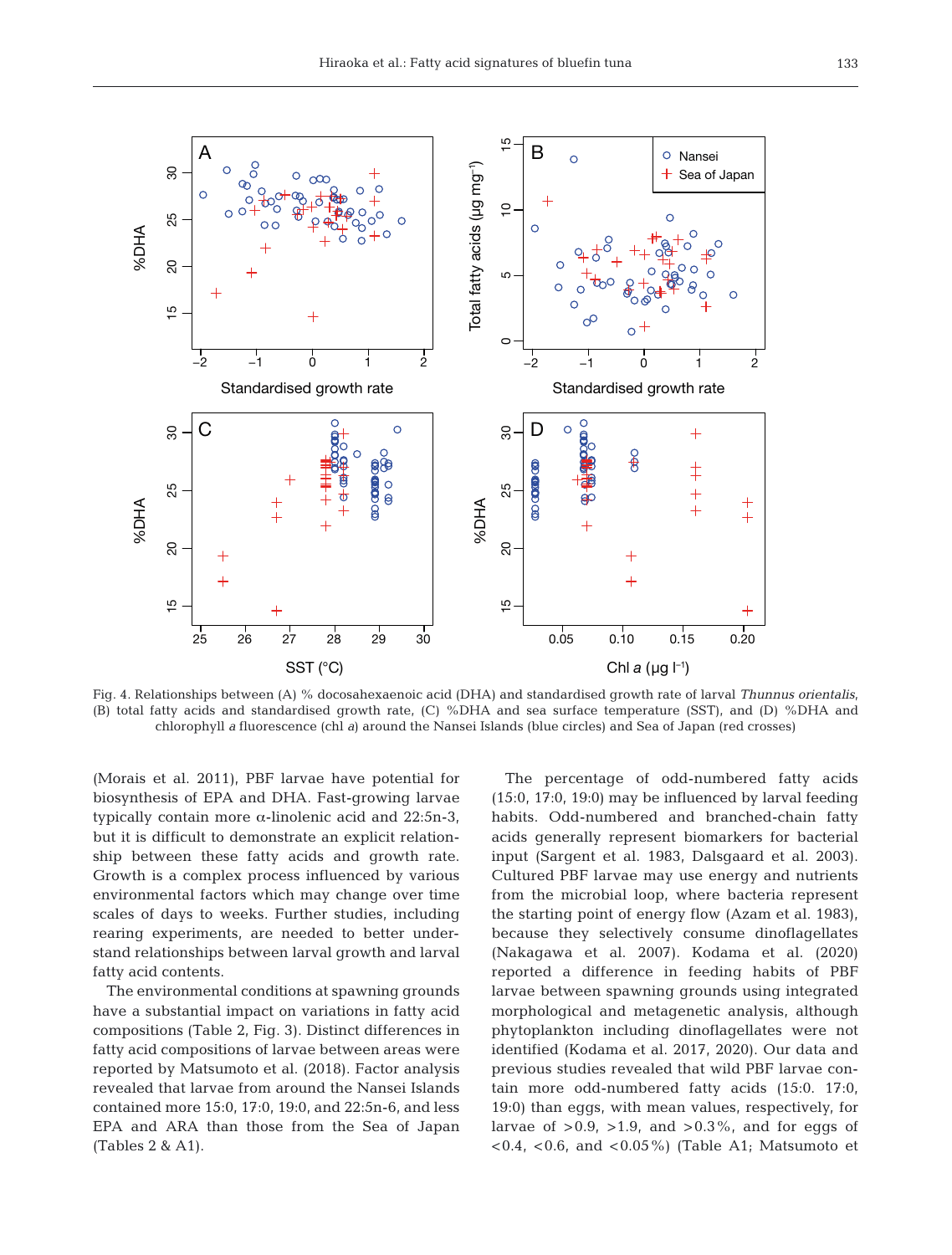al. 2018, Hiraoka et al. 2019), indicating that PBF larvae accumulate these fatty acids by feeding on prey after hatching. Fatty acid composition provides evidence that wild PBF larvae also use a microbial loop. Consequently, larval differences in odd-numbered fatty acid compositions might indicate differences between spawning grounds in their dependence on energy from microbial loops.

PBF larval growth was unexpectedly negatively correlated with %DHA around the Nansei Islands (Fig. 4A). In laboratory experiments with PBF larvae, larvae achieved high growth and survival rates with high DHA contents (Biswas et al. 2006, Seoka et al. 2007, 2008). For example, Seoka et al. (2008) demonstrated that PBF larvae fed with the yolk-sac larvae of Japanese parrotfish *Oplegnathus fasciatus* accumulated levels of DHA (25.6%) more than PBF larvae fed with enriched *Artemia* (8.7−19.3%), and that high-DHA larvae grew faster after 9 d of rearing. However, the low levels of DHA (8.7−19.3%) in the experiment by Seoka et al. (2008) were lower than the lowest %DHA around the Nansei Islands (22.7%). Therefore, PBF larvae with >22.7% DHA were not DHA-deficient.

Compared to larvae around the Nansei Islands, slow-growing larvae with low levels of DHA occurred in the Sea of Japan (Fig. 4A). While the direct cause of extremely low %DHA in Sea of Japan larvae was not determined, wide variations of environmental factors, including in water temperature and prey density, and their sudden changes, in the Sea of Japan (Table 1, Fig. 4C,D; Watai et al. 2018, Kodama et al. 2020) may have contributed. Because of the importance of DHA to larvae, DHA-deficient larvae in the Sea of Japan do not survive to recruitment. DHA-deficient larvae may be quickly removed by predators around the Nansei Islands because this deficiency reduces their visual capacity (Bell et al. 1995) and schooling and escape behaviours (Masuda et al. 1999, Ishizaki et al. 2001, Fuiman & Perez 2015).

Total fatty acid levels may vary depending on food intake and catabolism (Tocher 2003). Larval total fatty acid concentrations did not differ significantly between year, area, and dph (Fig. 1B). Low variability in total fatty acid concentrations between spawning grounds suggests that any surviving larvae were of similar quality. However, relatively smaller variations were observed in larvae with high growth rates than in those with low growth rates in both areas (Fig. 4B). This fact suggests that continuous food in put and subsequent fatty acid catabolism for energy generation would be directed toward growth and development before lipid accumulations.

Because larval survival strongly depends on growth, regardless of spawning ground (Tanaka et al. 2006, Watai et al. 2017, 2018, Ishihara et al. 2019), physiological differences determined by fatty acid signatures imply different survival processes in each spawning ground. Our sample size was small  $(n = 84)$ relative to other studies using field-caught larvae, with larvae collected from several tows only because of field-sampling and fatty acid analysis problems. Additionally, the headless bodies of larvae used in fatty acid analysis might have affected results be cause the larval tuna head represents a large proportion of the total body mass, and brain and eye tissues have higher %DHA than other body parts (Mourente 2003). If these limitations are taken into consideration in future studies, our findings will contribute to further identification of mechanisms responsible for fluctuations in PBF recruitment.

*Acknowledgements*. We thank the crews of RV 'Shunyomaru,' and Drs. E. Sawai and M. Kawazu for their assistance in the field. We are grateful to Y. Matsumoto, and the staff of the Laboratory of Bioresources Chemistry, Hokkaido University, for performing the fatty acid analyses. We also thank Dr H. Tanaka for valuable comments on this manuscript. This research was conducted under a grant from the Japan Fisheries Agency.

#### LITERATURE CITED

- [Ashida H, Suzuki N, Tanabe T, Suzuki N, Aonuma Y \(2015\)](https://doi.org/10.1007/s10641-014-0350-8)  Reproductive condition, batch fecundity, and spawning fraction of large Pacific bluefin tuna *Thunnus orientalis* landed at Ishigaki Island, Okinawa, Japan. Environ Biol Fishes 98: 1173−1183
- [Azam F, Fenchel T, Field JG, Gray JS, Meyer-Reil LA,](https://doi.org/10.3354/meps010257)  Thingstad F (1983) The ecological role of water-column microbes in the sea. Mar Ecol Prog Ser 10: 257−263
- [Bailey K, Houde E \(1989\) Predation on eggs and larvae of](https://doi.org/10.1016/S0065-2881(08)60187-X)  marine fishes and the recruitment problem. Adv Mar Biol 25: 1−83
- [Bates D, Mächler M, Bolker B, Walker S \(2015\) Fitting linear](https://doi.org/10.18637/jss.v067.i01)  mixed-effects models using lme4. J Stat Softw 67: 1−48
- [Baumann H, Voss R, Hinrichsen HH, Mohrholz V, Schmidt](https://doi.org/10.1016/j.fishres.2007.11.004)  JO, Temming A (2008) Investigating the selective survival of summer- over spring-born sprat, *Sprattus sprattus*, in the Baltic Sea. Fish Res 91: 1−14
- [Bell MV, Sargent JR \(1996\) Lipid nutrition and fish recruit](https://doi.org/10.3354/meps134315)ment. Mar Ecol Prog Ser 134:315-316
- [Bell MV, Batty RS, Dick JR, Fretwell K, Navarro JC, Sargent](https://doi.org/10.1007/BF02536303)  JR (1995) Dietary deficiency of docosahexaenoic acid impairs vision at low light intensities in juvenile herring (*Clupea harengus* L.). Lipids 30: 443−449
- [Biswas AK, Nozaki J, Kurata M, Takii K, Kumai H, Seoka M](https://doi.org/10.1111/j.1365-2109.2006.01617.x)  (2006) Effect of *Artemia* enrichment on the growth and survival of Pacific bluefin tuna *Thunnus orientalis* (Temminck & Schlegel) larvae. Aquacult Res 37: 1662−1670
- [Campana SE \(1990\) How reliable are growth back-calcula](https://doi.org/10.1139/f90-246)tions based on otoliths? Can J Fish Aquat Sci 47: 2219−2227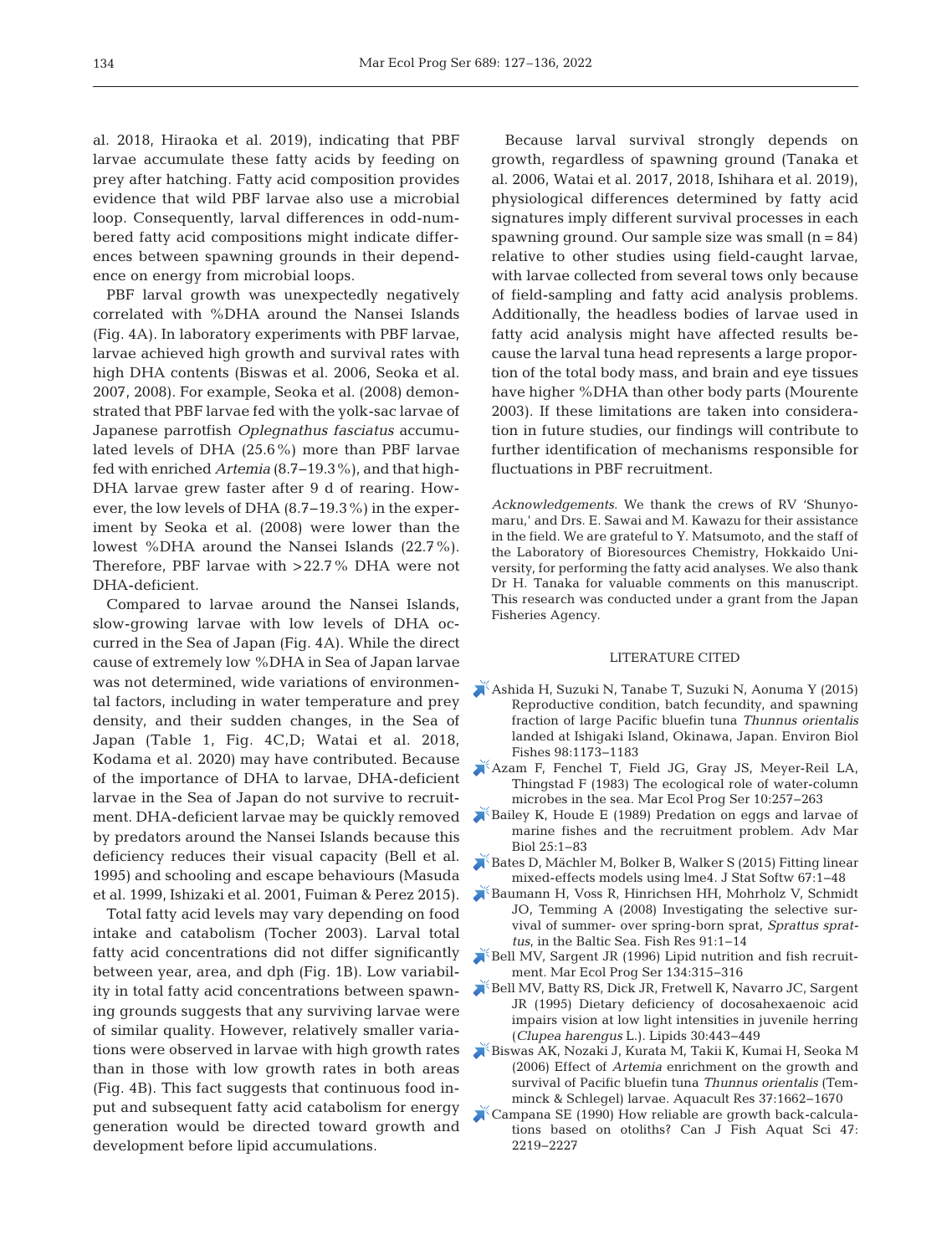Clarke K, Gorley R (2015) Getting started with PRIMER v7. PRIMER-E, Plymouth Marine Laboratory, Plymouth

- [Dalsgaard J, St John M, Kattner G, Müller-Navarra D,](https://doi.org/10.1016/S0065-2881(03)46005-7)  Hagen W (2003) Fatty acid trophic markers in the pelagic marine environment. Adv Mar Biol 46: 225−340
- [Fuiman LA, Perez KO \(2015\) Metabolic programming medi](https://pubmed.ncbi.nlm.nih.gov/26582018)ated by an essential fatty acid alters body composition and survival skills of a marine fish. Proc R Soc B 282: 20151414
	- Heath M (1992) Field investigations of the early life stages of marine fish. Adv Mar Biol 28: 1−174
- [Hiraoka Y, Takatsu T, Ando Y \(2014\) Individual variations in](https://doi.org/10.1007/s00227-014-2445-3)  fatty acid composition and concentration as indicators of the nutritional condition of wild pointhead flounder larvae. Mar Biol 161:1615-1625
- [Hiraoka Y, Okochi Y, Ohshimo S, Shimose T, Ashida H, Sato](https://doi.org/10.1371/journal.pone.0222824)  T, Ando Y (2019) Lipid and fatty acid dynamics by maternal Pacific bluefin tuna. PLOS ONE 14: e0222824
	- ISC (International Scientific Committee for Tuna and Tuna-Like Species in the North Pacific Ocean) (2020) Stock assessment of Pacific bluefin tuna in the Pacific Ocean in 2020. ISC/20/ANNEX/11. Report of the 20th meeting of the International Scientific Committee for Tuna and Tuna-Like Species in the North Pacific Ocean. Document SAC-11 INF-H. https://isc.fra.go.jp/pdf/ISC20/ISC20\_ANNEX11\_ Stock\_Assessment\_Report\_for\_Pacific\_Bluefin\_Tuna.pdf
- [Ishihara T, Watai M, Ohshimo S, Abe O \(2019\) Differences](https://doi.org/10.1007/s10641-019-00855-w)  in larval growth of Pacific bluefin tuna (*Thunnus orientalis*) between two spawning areas, and an evaluation of the growth dependent mortality hypothesis. Environ Biol Fishes 102: 581−594
- [Ishizaki Y, Masuda R, Uematsu K, Shimizu K, Arimoto M,](https://doi.org/10.1111/j.1095-8649.2001.tb02323.x)  Takeuchi T (2001) The effect of dietary docosahexaenoic acid on schooling behaviour and brain development in larval yellowtail. J Fish Biol 58: 1691−1703
- [Itoh T, Shiina Y, Tsuji S, Endo F, Tezuka N \(2000\) Otolith](https://doi.org/10.1046/j.1444-2906.2000.00135.x)  daily increment formation in laboratory reared larval and juvenile bluefin tuna *Thunnus thynnus.* Fish Sci 66: 834−839
- Izquierdo M, Koven W (2011) Lipids. In: Holt J (ed) Larval fish nutrition. John Wiley & Sons, Oxford, p 47−82
- [Kodama T, Hirai J, Tamura S, Takahashi T and others \(2017\)](https://doi.org/10.3354/meps12341)  Diet composition and feeding habits of larval Pacific bluefin tuna *Thunnus orientalis* in the Sea of Japan: integrated morphological metagenetic analysis. Mar Ecol Prog Ser 583:211-226
- [Kodama T, Hirai J, Tawa A, Ishihara T, Ohshimo S \(2020\)](https://doi.org/10.1016/j.dsr2.2020.104745)  Feeding habits of the Pacific Bluefin tuna (*Thunnus orientalis*) larvae in two nursery grounds based on morphological and metagenomic analyses. Deep Sea Res II 175: 104745
- [Masuda R, Takeuchi T, Tsukamoto K, Sato H, Shimizu K,](https://doi.org/10.1159/000006592)  Imaizumi K (1999) Incorporation of dietary docosahexaenoic acid into the central nervous system of the yellowtail *Seriola quinqueradiata.* Brain Behav Evol 53: 173−179
- [Matsumoto Y, Ando Y, Hiraoka Y, Tawa A, Ohshimo S](https://doi.org/10.1002/lipd.12098)  (2018) A simplified gas chromatographic fatty-acid analysis by the direct saponification/methylation procedure and its application on wild tuna larvae. Lipids 53: 919−929
- [Meekan MG, Carleton JH, McKinnon AD, Flynn K, Furnas](https://doi.org/10.3354/meps256193)  M (2003) What determines the growth of tropical reef fish larvae in the plankton: food or temperature? Mar Ecol Prog Ser 256: 193−204
- [Morais S, Mourente G, Ortega A, Tocher JA, Tocher DR](https://doi.org/10.1016/j.aquaculture.2011.01.031)  (2011) Expression of fatty acyl desaturase and elongase genes, and evolution of DHA: EPA ratio during development of unfed larvae of Atlantic bluefin tuna (*Thunnus thynnus* L.). Aquaculture 313: 129−139
	- Mourente G (2003) Accumulation of DHA (docosahexaenoic acid; 22:6n-3) in larval and juvenile fish brain. In: Browman HI, Skiftesvik AB (eds) The big fish bang. Proceedings of the 26th Annual Larval Fish Conference. Institute of Marine Research, Oslo, p 239−248
- [Mourente G, Tocher DR \(2009\) Tuna nutrition and feeds:](https://doi.org/10.1080/10641260902752207)  current status and future perspectives. Rev Fish Sci 17: 373−390
- [Nakagawa Y, Eguchi M, Miyashita S \(2007\) Pacific bluefin](https://doi.org/10.1016/j.aquaculture.2007.02.024)  tuna, *Thunnus orientalis*, larvae utilize energy and nutrients of microbial loop. Aquaculture 267:83-93
- [Ohshimo S, Tawa A, Ota T, Nishimoto S and others \(2017\)](https://doi.org/10.5343/bms.2016.1094)  Horizontal distribution and habitat of Pacific bluefin tuna, *Thunnus orientalis*, larvae in the waters around Japan. Bull Mar Sci 93: 769−787
- [Ohshimo S, Sato T, Okochi Y, Ishihara Y and others \(2018a\)](https://doi.org/10.1016/j.fishres.2018.03.017)  Long-term change in reproductive condition and evaluation of maternal effects in Pacific bluefin tuna, *Thunnus orientalis*, in the Sea of Japan. Fish Res 204:390-401
- [Ohshimo S, Sato T, Okochi Y, Tanaka S, Ishihara T, Ashida](https://doi.org/10.1051/alr/2018022)  H, Suzuki N (2018b) Evidence of spawning among Pacific bluefin tuna, *Thunnus orientalis*, in the Kuroshio and Kuroshio−Oyashio transition area. Aquat Living Resour 31:33
- [Okochi Y, Abe O, Tanaka S, Ishihara Y, Shimizu A \(2016\)](https://doi.org/10.1016/j.fishres.2015.08.020)  Reproductive biology of female Pacific bluefin tuna, *Thunnus orientalis*, in the Sea of Japan. Fish Res 174: 30−39
- [Paulsen M, Clemmesen C, Malzahn AM \(2014a\) Essential](https://doi.org/10.1007/s00227-013-2313-6)  fatty acid (docosahexaenoic acid, DHA) availability af fects growth of larval herring in the field. Mar Biol 161: 239−244
- [Paulsen M, Hammer C, Malzahn AM, Polte P, Von Dorrien](https://doi.org/10.1093/icesjms/fst168)  C, Clemmesen C (2014b) Nutritional situation for larval Atlantic herring (*Clupea harengus* L.) in two nursery areas in the western Baltic Sea. ICES J Mar Sci 71: 991−1000
- [Pepin P, Dower JF, Benoit HP \(2001\) The role of measure](https://doi.org/10.1139/f01-159)ment error on the interpretation of otolith increment width in the study of growth in larval fish. Can J Fish Aquat Sci 58: 2204−2212
	- R Core Team (2019) R: a language and environment for statistical computing. R Foundation for Statistical Computing, Vienna
	- Revelle W (2021) Procedures for psychological, psychometric, and personality research. R package version 2.1.9. https: //cran.r-project.org/web/packages/psych/psych.pdf
- [Sargent J, Falk-Petersen IB, Calder AG \(1983\) Fatty acid](https://doi.org/10.1007/BF00396831)  compositions of neutral glycerides from the ovaries of the asteroids *Ctenodiscus cripatus*, *Asterias lincki* and *Pteraster militaris* from Balsfjorden, Northern Norway. Mar Biol 72:257-264
- [Sargent J, McEvoy L, Estevez A, Bell G, Bell M, Henderson](https://doi.org/10.1016/S0044-8486(99)00191-X)  J, Tocher D (1999) Lipid nutrition of marine fish during early development: current status and future directions. Aquaculture 179:217-229
- [Seoka M, Kurata M, Kumai H \(2007\) Effect of docosa](https://doi.org/10.1016/j.aquaculture.2007.06.016)hexaenoic acid enrichment in Artemia on growth of Pacific bluefin tuna *Thunnus orientalis* larvae. Aquaculture 270: 193−199